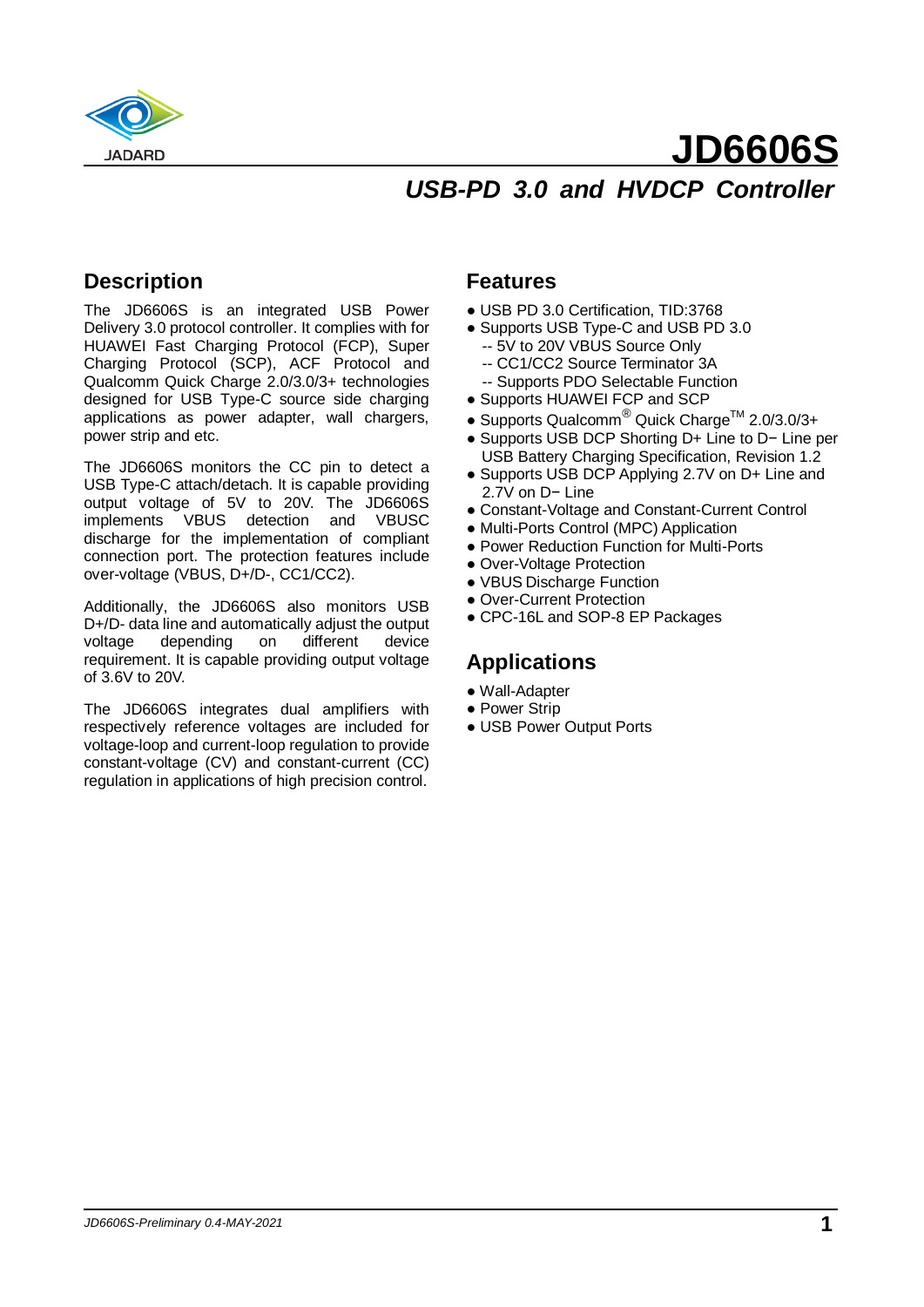

### **Pin Assignments**

#### **P5 Package (CPC-16L)**



#### **SP Package (SOP-8 Exposed Pad)**



#### **ASP/BSP Packages (SOP-8 Exposed Pad)**



Figure 1. Pin Assignment of JD6606S

### **Ordering Information**



Package Type P5: CPC-16L SP: SOP-8 EP ASP: SOP-8 EP BSP: SOP-8 EP

#### **Product List**

| <b>Part Number</b> | <b>Function Description</b>             |
|--------------------|-----------------------------------------|
| JD6606SP5          | <b>Full Function</b>                    |
| JD6606SSP          | 20W PDO with Current Sensing            |
| JD6606SASP         | 20W PDO with USB Data Lines (D+ and D-) |
| JD6606SBSP         | 25W PDO with USB Data Lines (D+ and D-) |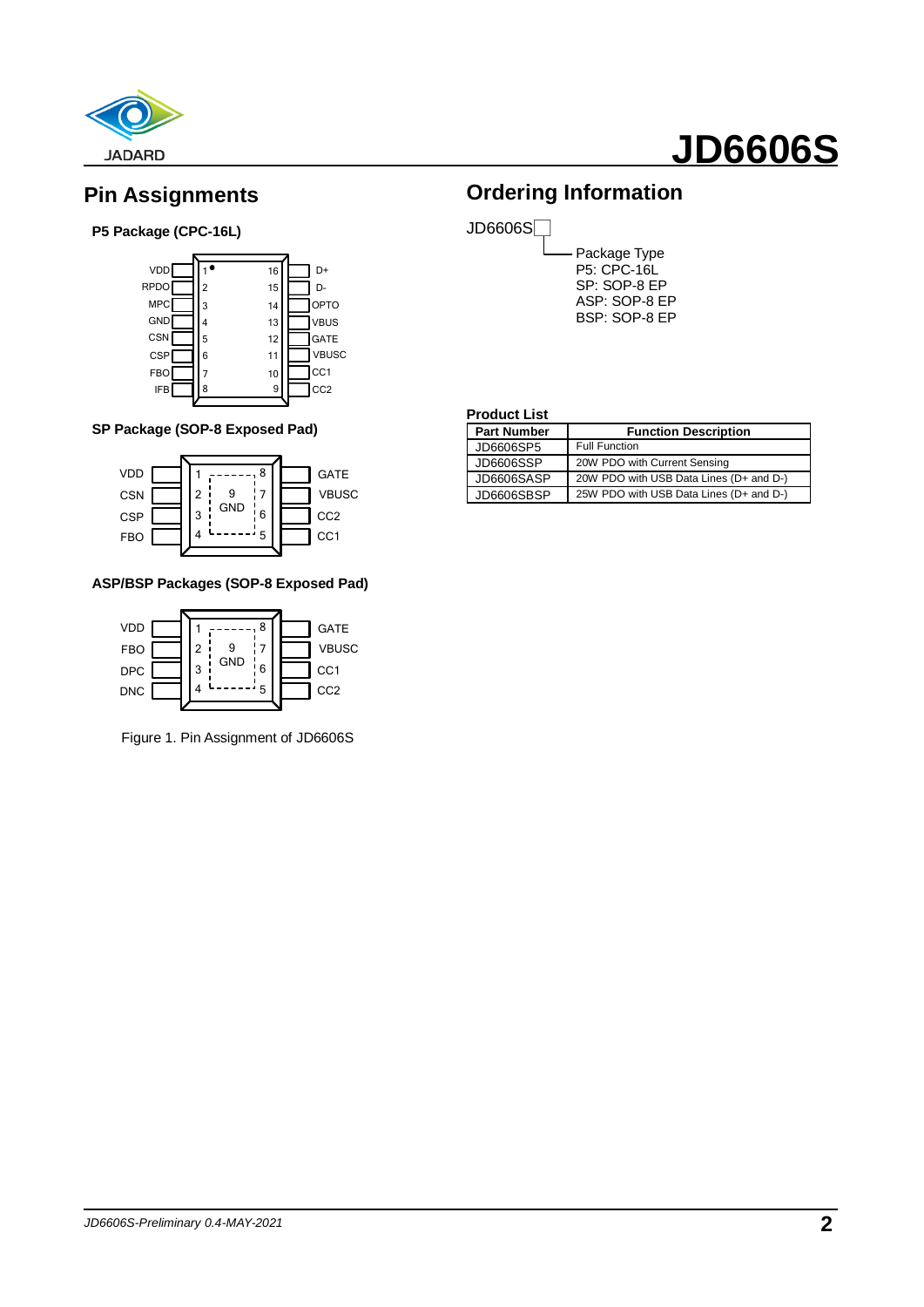

## **Typical Application Circuit**



Figure 2. Typical Application Schematic for CPC-16L Package

**Table 1. R<sub>PDO</sub> and Power Configuration Selection:** 

| $R_8(\Omega)$ | QC<br>mode | <b>Rated</b><br><b>Power</b> | 5V | 9V          | 12V  | 15V | <b>20V</b> | <b>Power</b><br><b>Reduction</b> | QC<br>mode | 5V | 9V    | 12V   | 15V | <b>20V</b> |
|---------------|------------|------------------------------|----|-------------|------|-----|------------|----------------------------------|------------|----|-------|-------|-----|------------|
| open          | Class A    | <b>25W</b>                   | 3A | 2.77A       |      |     |            | <b>15W</b>                       | 5V         | 3A |       |       |     |            |
| 680k          | Class A    | <b>20W</b>                   | 3A | 2.22A       |      |     |            | <b>15W</b>                       | 5V         | 3A |       |       |     |            |
| 470k          | Class B    | 30W                          | ЗΑ | 3A          | 2.5A | 2A  | 1.5A       | <b>20W</b>                       | Class A    | ЗΑ | 2.22A | 1.67A |     |            |
| 220k          | Class A    | 18W                          | 3A | 2Α          | 1.5A |     |            | 15W                              | 5V         | ЗA |       |       |     |            |
| 100k          | Class B    | 30W                          | 3A | 3A          | 2.5A | 2A  | 1.5A       | <b>15W</b>                       | 5V         | ЗΑ |       |       |     |            |
| 68k           | Class B    | 45W                          | 3A | 3A          | 3A   | ЗA  | 2.25A      | <b>20W</b>                       | Class A    | ЗΑ | 2.22A | 1.67A |     |            |
| 47k           | Class B    | 45W                          | 3A | 3A          | 3A   | ЗA  | 2.25A      | 30W                              | Class B    | 3A | 3A    | 2.5A  | 2A  | 1.5A       |
| 22k           | Class B    | 60W                          | 3A | 3A          | 3A   | 3A  | ЗA         | 45W                              | Class B    | 3A | 3A    | 3A    | 3A  | 2.25A      |
| 10k           | Class B    | 60W                          | 3A | 3A          | 3A   | ЗA  | 3A         | 30W                              | Class B    | 3A | 3A    | 2.5A  | 2A  | 1.5A       |
| $\bf{0}$      | Class A    | 20W                          | ЗΑ | 2.22A 1.67A |      |     |            | <b>15W</b>                       | 5V         | ЗΑ |       |       |     |            |

Note 1: If R<sub>PDO</sub> setting the 680kΩ or open, the power stage is recommended to use the max voltage design of QC mode. Note 2: For multiple USB ports application, the voltage of MPC pin will be higher than 0.2V, and then redistributes the rated power.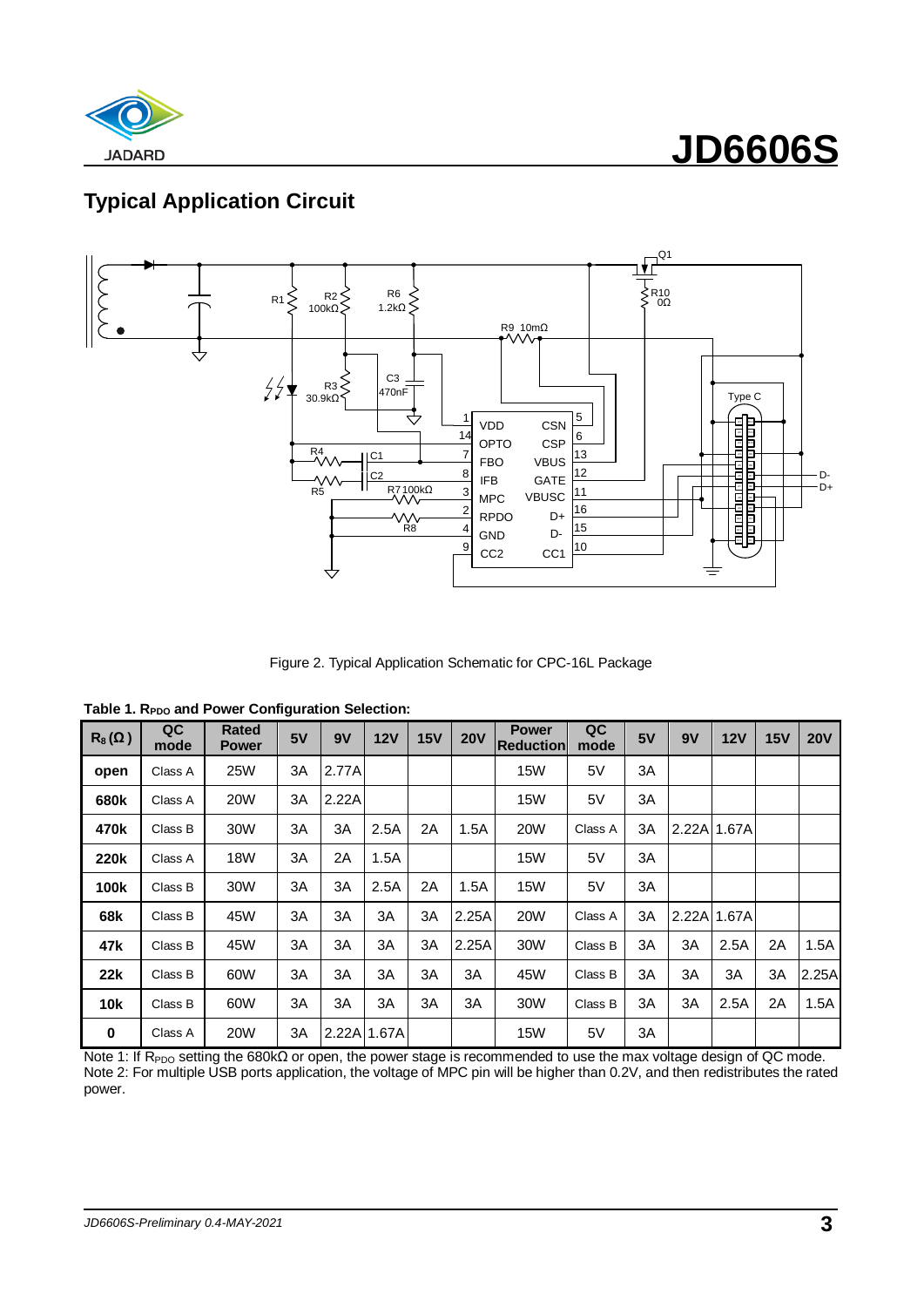



Figure 3. Typical Application Schematic for SOP-8 EP

| <b>Part Number</b> | <b>Rated Power</b> | <b>5V</b> | 9V    | 12V   |  |
|--------------------|--------------------|-----------|-------|-------|--|
| <b>JD6606SSP</b>   | 20W                | 3A        | 2.22A | 1.67A |  |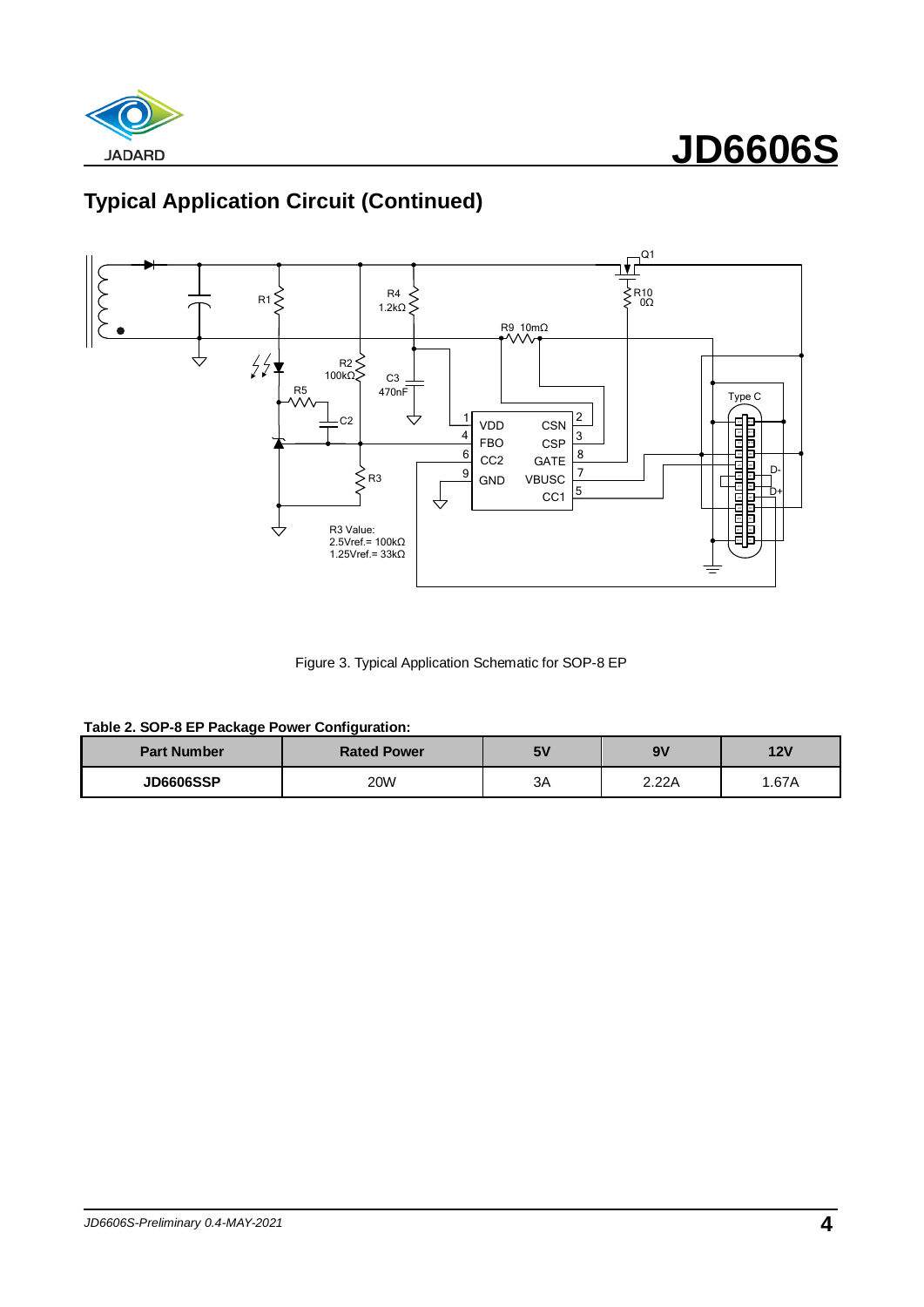



Figure 4. Typical Application Schematic for SOP-8 EP

|  |  |  | Table 3. SOP-8 EP Package Power Configuration: |
|--|--|--|------------------------------------------------|

| <b>Part Number</b> | <b>Rated Power</b> | 5٧ | 9V    | 12V   |  |
|--------------------|--------------------|----|-------|-------|--|
| <b>JD6606SASP</b>  | <b>20W</b>         | ЗA | 2.22A | 1.67A |  |
| JD6606SBSP         | <b>25W</b>         | ЗA | 2.77A | -     |  |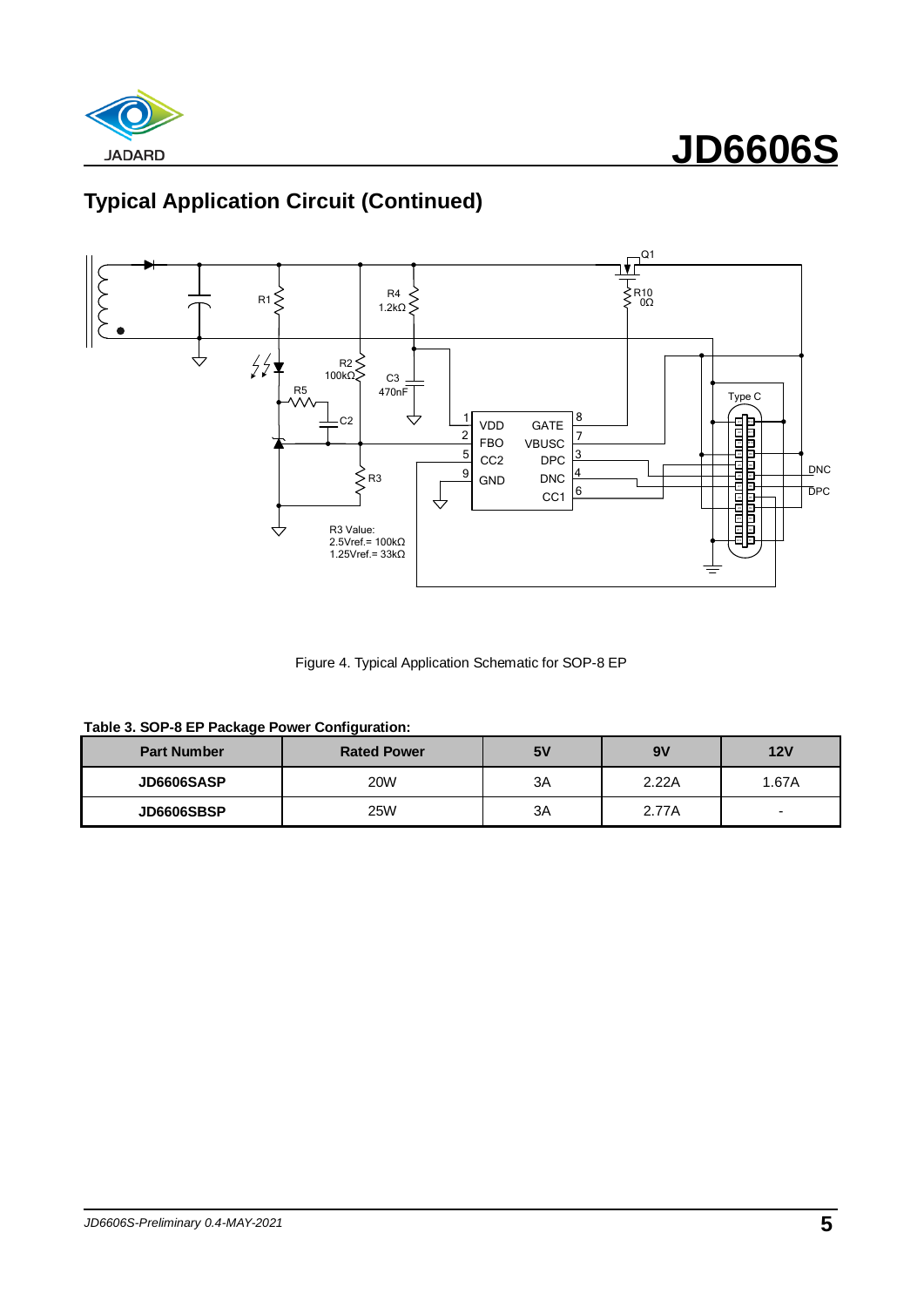



Figure 5. Dual Channel USB Type-C Typical Application Schematic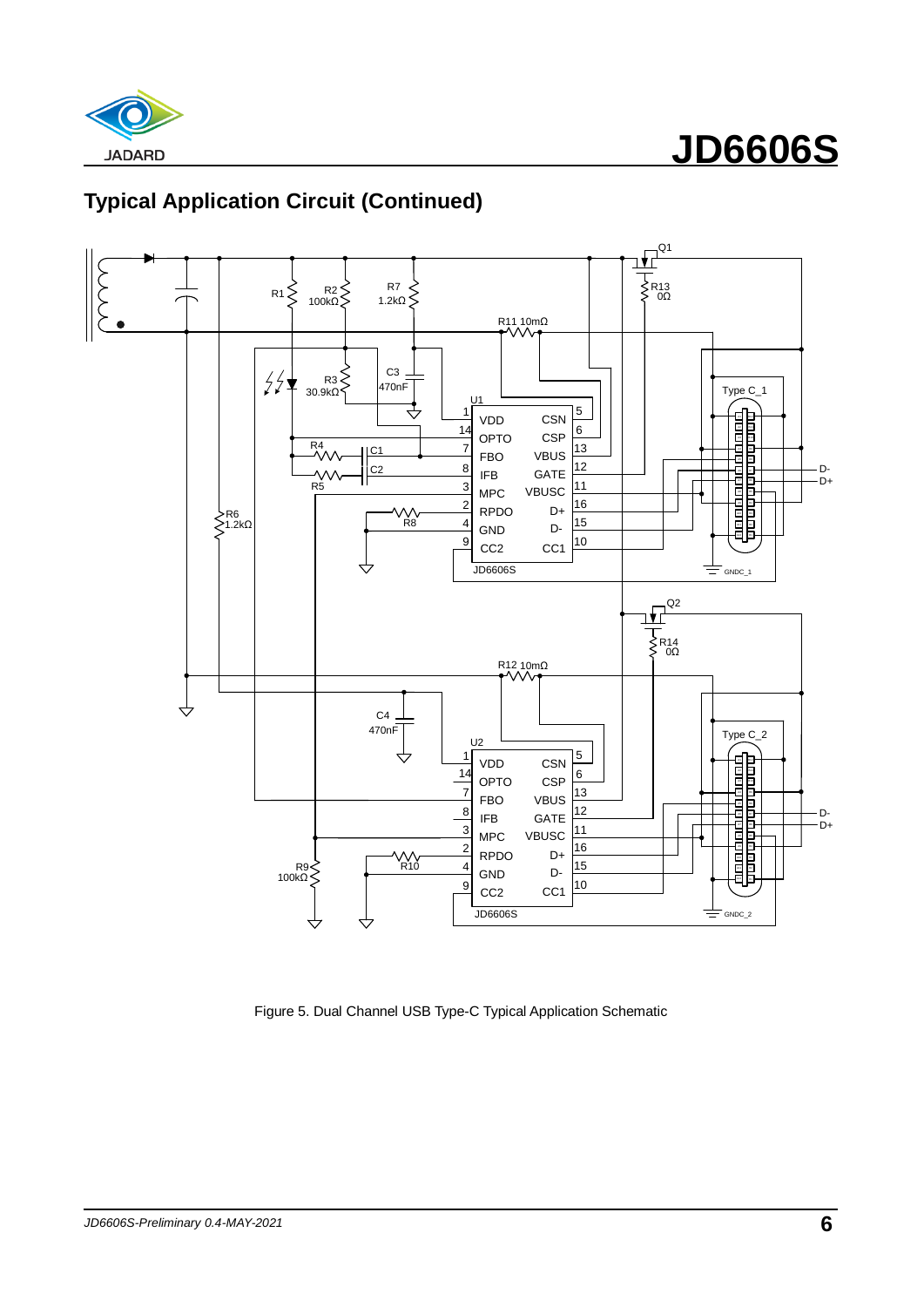



Figure 6. JD6606S+FP6601A Typical Application Schematic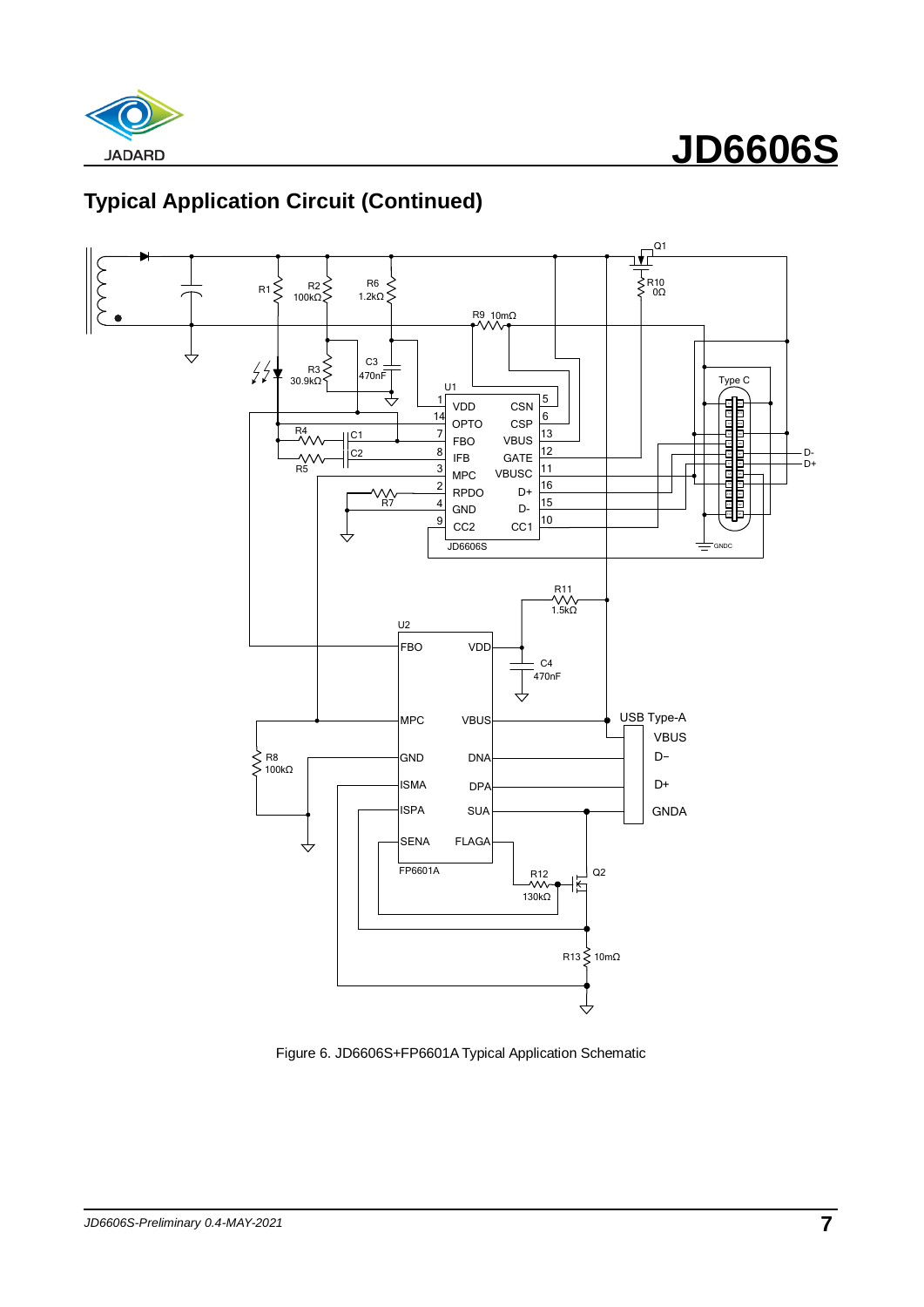





Figure 7. JD6606S+FP6601AA Typical Application Schematic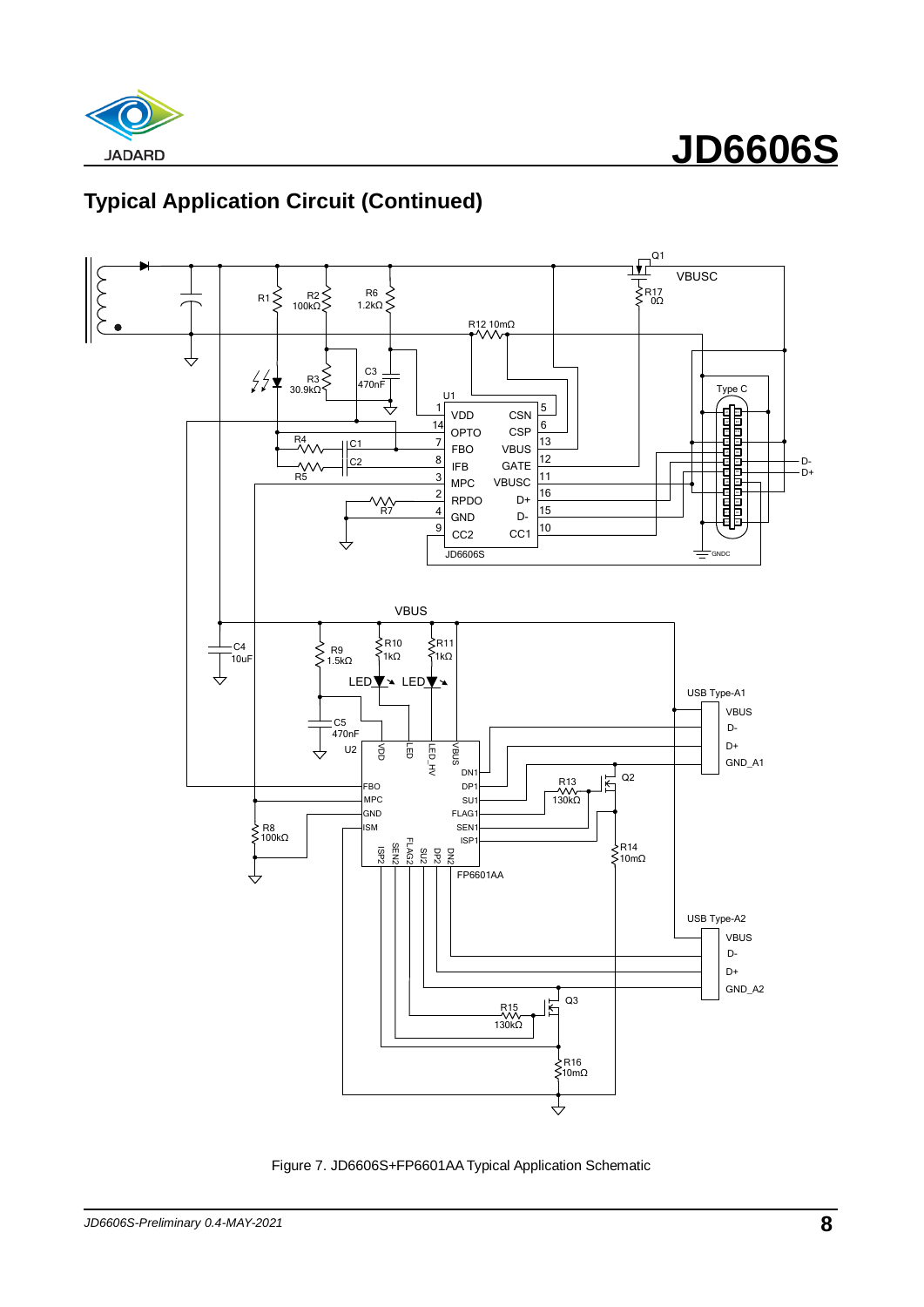

## **Functional Pin Description**

#### **Table 4. Pin Description of JD6606SSP5:**

| <b>Pin Name</b> | Pin No.        | <b>Pin Function</b>                                                      |
|-----------------|----------------|--------------------------------------------------------------------------|
| <b>VDD</b>      | 1              | Supply input voltage pin.                                                |
| <b>RPDO</b>     | $\mathbf{2}$   | Select the PDO VBUS voltage. Connect a resistor to ground.               |
| <b>MPC</b>      | $\mathbf{3}$   | Multi-ports control pin. Connect a $100 \text{k}\Omega$ resistor to GND. |
| <b>GND</b>      | 4              | Power ground.                                                            |
| <b>CSN</b>      | 5              | Negative input of the current sense amplifier.                           |
| <b>CSP</b>      | 6              | Positive input of the current sense amplifier.                           |
| <b>FBO</b>      | $\overline{7}$ | Voltage loop feedback.                                                   |
| <b>IFB</b>      | 8              | Current loop feedback.                                                   |
| CC <sub>2</sub> | 9              | Type-C Configuration channel signal 2.                                   |
| CC <sub>1</sub> | 10             | Type-C Configuration channel signal 1.                                   |
| <b>VBUSC</b>    | 11             | VBUS voltage detection for Type-C connector side.                        |
| <b>GATE</b>     | 12             | N-MOSFET gate node control pin.                                          |
| <b>VBUS</b>     | 13             | VBUS voltage detection pin.                                              |
| <b>OPTO</b>     | 14             | Output voltage control pin. Current sink function for opto-coupler node. |
| D-              | 15             | USB D- data line of Type-C.                                              |
| D+              | 16             | USB D+ data line of Type-C.                                              |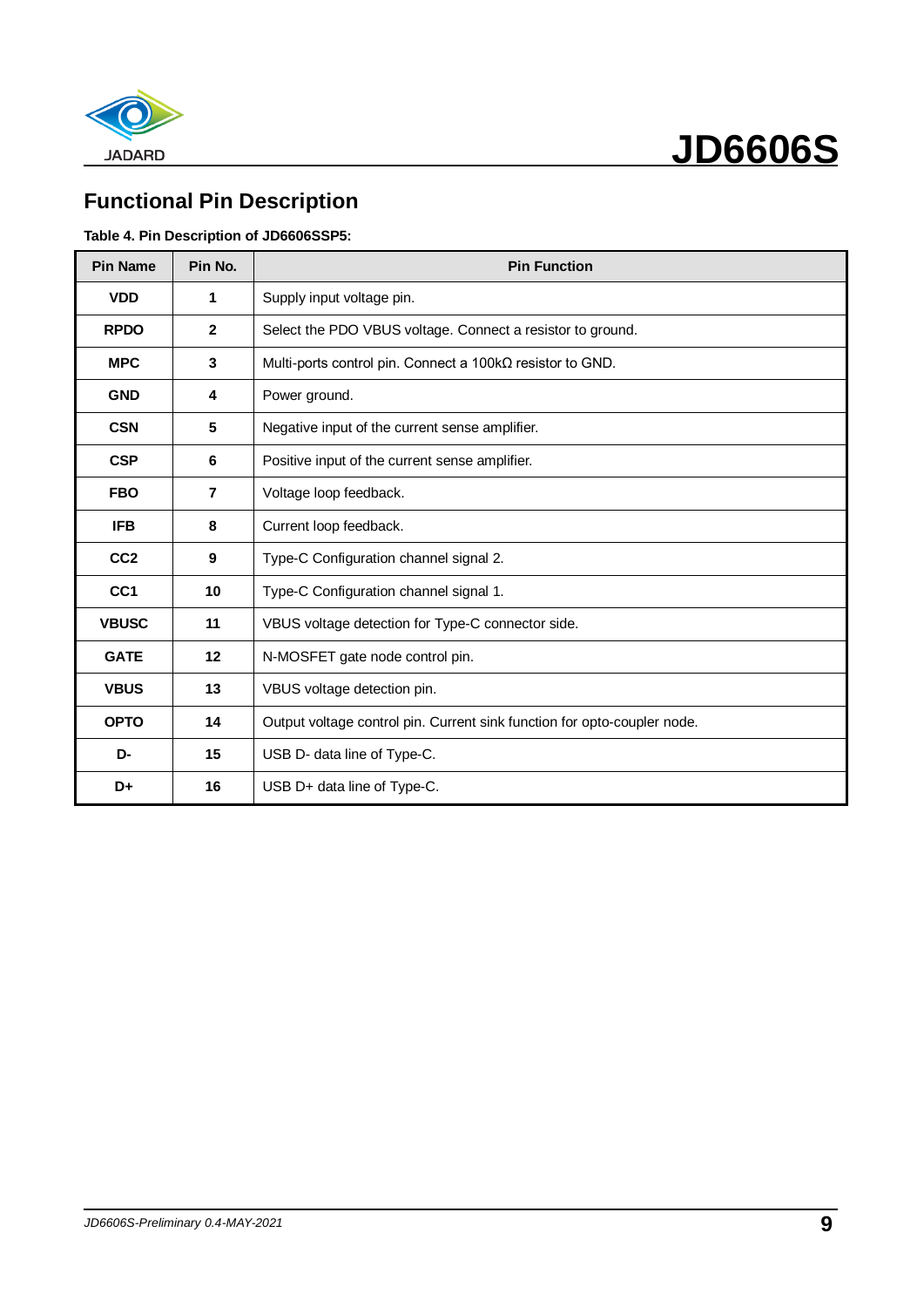

## **Functional Pin Description (Continued)**

#### **Table 5. Pin Description of JD6606SSP:**

| <b>Pin Name</b> | Pin No.      | <b>Pin Function</b>                               |
|-----------------|--------------|---------------------------------------------------|
| <b>VDD</b>      | 1            | Supply input voltage pin.                         |
| <b>CSN</b>      | $\mathbf{2}$ | Negative input of the current sense amplifier.    |
| <b>CSP</b>      | 3            | Positive input of the current sense amplifier.    |
| <b>FBO</b>      | 4            | Voltage loop feedback.                            |
| CC <sub>1</sub> | 5            | Type-C Configuration channel signal 1.            |
| CC <sub>2</sub> | 6            | Type-C Configuration channel signal 2.            |
| <b>VBUSC</b>    | 7            | VBUS voltage detection for Type-C connector side. |
| <b>GATE</b>     | 8            | N-MOSFET gate node control pin.                   |
| <b>GND</b>      | 9            | Power ground.                                     |

#### **Table 6. Pin Description of JD6606SASP/JD6606SBSP:**

| <b>Pin Name</b> | Pin No.      | <b>Pin Function</b>                               |
|-----------------|--------------|---------------------------------------------------|
| <b>VDD</b>      | 1            | Supply input voltage pin.                         |
| <b>FBO</b>      | $\mathbf{2}$ | Voltage loop feedback.                            |
| <b>DPC</b>      | 3            | USB D+ data line of Type-C.                       |
| <b>DNC</b>      | 4            | USB D- data line of Type-C.                       |
| CC <sub>2</sub> | 5            | Type-C Configuration channel signal 2.            |
| CC <sub>1</sub> | 6            | Type-C Configuration channel signal 1.            |
| <b>VBUSC</b>    | 7            | VBUS voltage detection for Type-C connector side. |
| <b>GATE</b>     | 8            | N-MOSFET gate node control pin.                   |
| <b>GND</b>      | 9            | Power ground.                                     |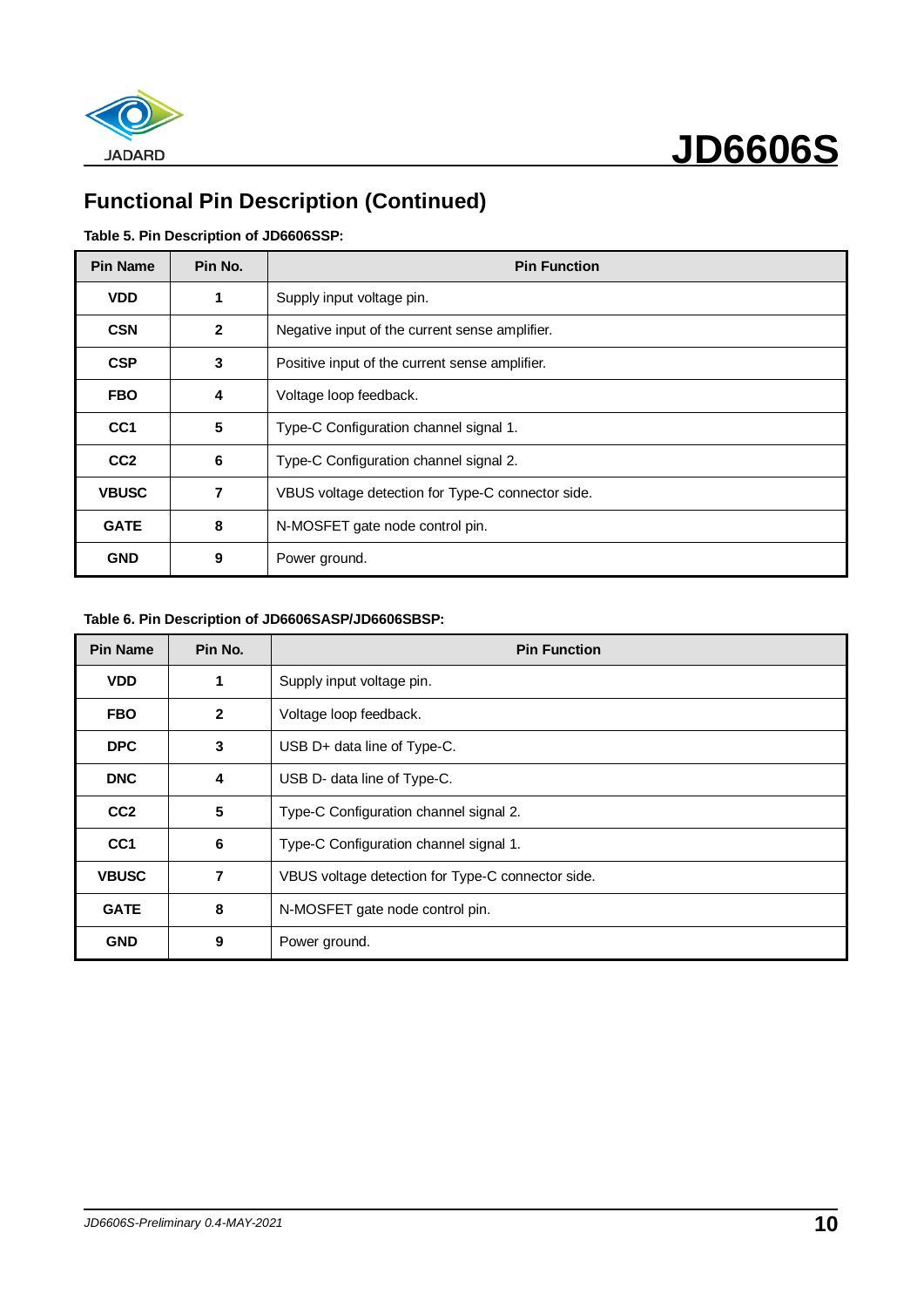

## **Absolute Maximum Ratings (Note 3)**

| • Package Thermal Resistance, $(\theta_{JA})$        |  |
|------------------------------------------------------|--|
|                                                      |  |
|                                                      |  |
| • Package Thermal Resistance, $(\theta_{\text{JC}})$ |  |
|                                                      |  |
|                                                      |  |

Note 3: Stresses beyond this listed under "Absolute Maximum Ratings" may cause permanent damage to the device.

### **Recommended Operating Conditions**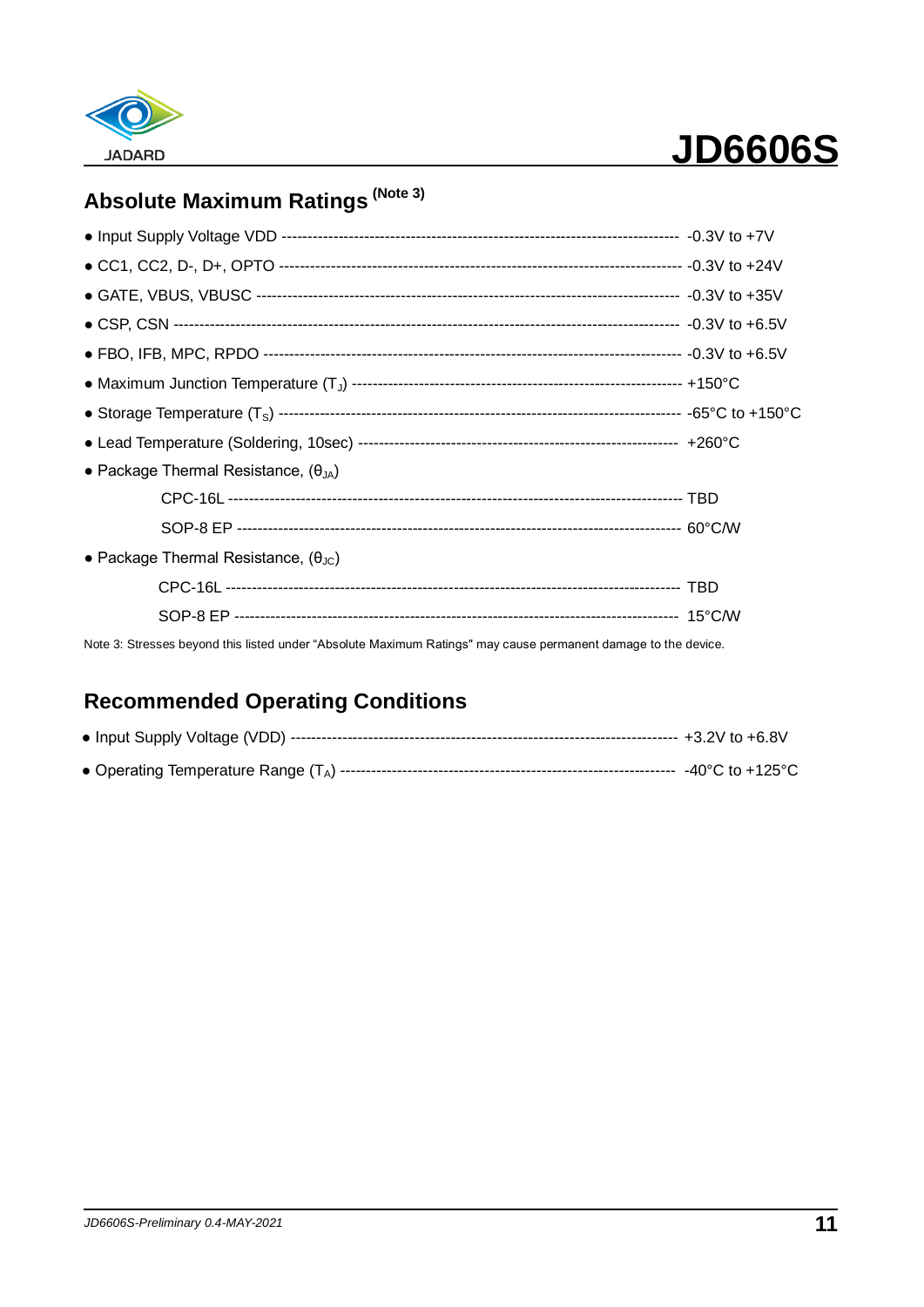

 **JD6606S**

## **Electrical Characteristics**

(VDD=5V, TA=25°C and the recommended supply voltage range, unless otherwise specified.)

| <b>Parameter</b>                               | <b>Symbol</b>              | <b>Conditions</b>                                      | Min  | <b>Typ</b>     | <b>Max</b> | <b>Unit</b> |
|------------------------------------------------|----------------------------|--------------------------------------------------------|------|----------------|------------|-------------|
| <b>Input Power</b>                             |                            |                                                        |      |                |            |             |
| VDD Input Voltage Range                        | $V_{DD}$                   |                                                        | 3.2  |                | 6.8        | V           |
|                                                | V <sub>DD_UVLO</sub>       | V <sub>DD</sub> Rising                                 | 3.1  | 3.3            | 3.5        | $\vee$      |
| Input UVLO Threshold                           | $V_{DD\_HYS}$              | V <sub>DD</sub> Falling                                | 2.45 | 2.6            | 2.75       | V           |
| <b>VDD Supply Current</b>                      | $I_{DD\_SUP}$              | V <sub>DD</sub> =5V, Nothing Attach                    | 66   | 100            | 136        | μA          |
| <b>VDD Shunt Voltage</b>                       | $V_{DD\_SHDN}$             |                                                        | 5.9  | 6.4            | 6.8        | V           |
| <b>N-MOSFET Gate Driver</b>                    |                            |                                                        |      |                |            |             |
| <b>GATE Sourcing Current</b>                   |                            | $V_{DD} = 4V$<br>$0V \leq V_{GATE} - V_{BUSC} \leq 6V$ |      | <b>TBD</b>     |            | μA          |
| Sourcing Voltage (ON) between GATE<br>and VBUS |                            | V <sub>DD</sub> =3.2V to 6.8V                          | 5    |                | 15         | V           |
| <b>VBUS</b>                                    |                            |                                                        |      |                |            |             |
| <b>VBUS Over Voltage Protection</b>            |                            |                                                        | 22.8 | 24             | 25.2       | $\vee$      |
| VBUS Bleed Discharge Resistance                | $R_{\text{Bleed}}$         |                                                        | 8    | 10             | 12.5       | kΩ          |
| <b>VBUS Discharge Resistance</b>               | $R_{DS}$                   |                                                        |      | 400            |            | Ω           |
| VBUSC Bleed Discharge Resistance               | $R$ CBLEED                 |                                                        | 8    | 10             | 12.5       | kΩ          |
| <b>VBUSC Discharge Resistance</b>              | $R_{CDIS}$                 |                                                        |      | 400            |            | Ω           |
| <b>USB Type-C</b>                              |                            |                                                        |      |                |            |             |
| <b>SRC CC Current</b>                          | $I_{CC_3A}$                | Cable is attached whit Rd,<br>PD Disabled              | 304  | 330            | 356        | μA          |
| D+/D- OV Threshold (Note 4)                    | V DPDNOV                   | In DCP mode                                            |      | $\overline{7}$ |            | $\vee$      |
| D+/D- OV Threshold (Note 4)                    | V DPDNOV                   | In HVDCP Mode                                          |      | $\overline{4}$ |            | V           |
| CCOV Rising (Note 4)                           | $V_{\_CCOV\text{-rising}}$ |                                                        |      | $1.04*V_{DD}$  |            | $\vee$      |
| CCOV Falling <sup>(Note 4)</sup>               | V_ccov-falling             |                                                        |      | $V_{DD}$       |            | $\vee$      |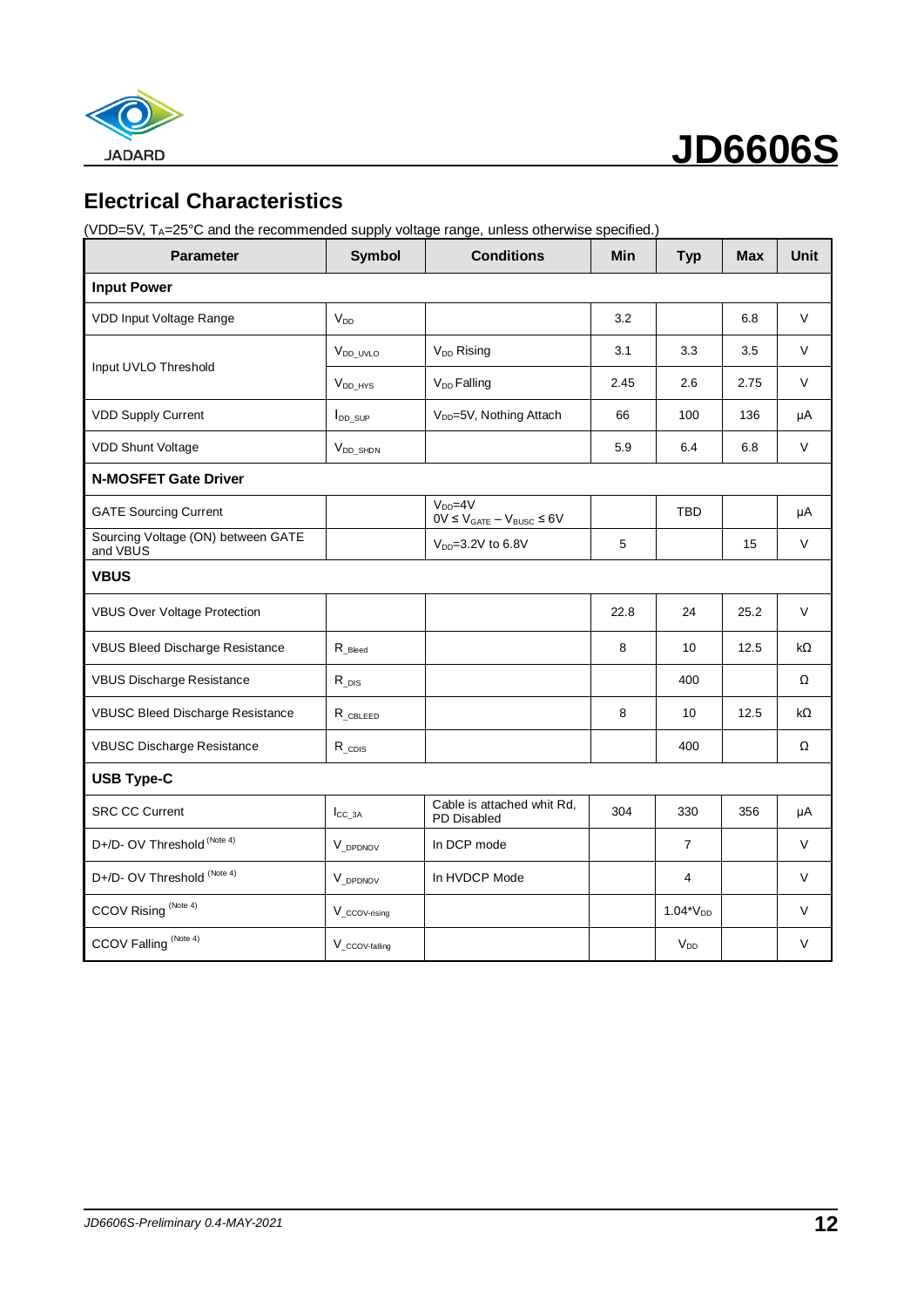

## **Electrical Characteristics (Continued)**

(VDD=5V, TA=25°C and the recommended supply voltage range, unless otherwise specified.)

| Parameter                                           | Symbol                              | <b>Conditions</b>                                                                                            | Min  | <b>Typ</b> | <b>Max</b> | <b>Unit</b>  |
|-----------------------------------------------------|-------------------------------------|--------------------------------------------------------------------------------------------------------------|------|------------|------------|--------------|
| <b>High Voltage Dedicated Charging Port (HVDCP)</b> |                                     |                                                                                                              |      |            |            |              |
| Data Detect Voltage                                 | $V_{DAT(REF)}$                      |                                                                                                              | 0.25 | 0.325      | 0.4        | V            |
| <b>Output Voltage Selection Reference</b>           | <b>VSEL REF</b>                     |                                                                                                              | 1.8  | 2.0        | 2.2        | V            |
| D+ High Glitch Filter Time                          | T <sub>GLITCH(BC)-DPA-H</sub>       |                                                                                                              | 1000 | 1250       | 1500       | ms           |
| D- Low Glitch Filter Time                           | T <sub>GLITCH(BC)-DNA-L</sub>       |                                                                                                              |      | 1          |            | ms           |
| Output Voltage Glitch Filter Time                   | <b>T</b> GLITCHIV<br>CHANGE         |                                                                                                              | 20   | 40         | 60         | ms           |
| D- Pull-Down Resistance                             | $R_{DNA(DWN)}$                      |                                                                                                              |      | 20         |            | kΩ           |
| Continuous Mode Glitch Filter Time                  | T <sub>GLITCH-CONT-</sub><br>CHANGE |                                                                                                              | 100  |            | 200        | ms           |
| D+ Leakage Resistance                               | $R_{\text{DAT-LKG}}$                | $V_{DD} = 3.2 \text{ to } 6.4 \text{V}$<br>VDPA=0.6-3.6V Switch<br>$SW1 = off$                               | 300  | 500        | 800        | kΩ           |
| Switch SW1 On-Resistance                            | $R_{DS_ON_N1}$                      | $V_{DD}$ =5V, SW 1=200µA                                                                                     |      |            | 40         | Ω            |
| <b>UP/Down Current Step</b>                         | lup. I <sub>DOWN</sub>              | $I_{UP}$ = 0µA (5V), 40µA (9V),<br>70µA (12V), 100µA (15V),<br>150µA (20V)<br>$I_{\text{DOWN}}$ =14µA (3.6V) |      | 2          |            | μA           |
| <b>DCP Charging Mode</b>                            |                                     |                                                                                                              |      |            |            |              |
| D+ 0.48V / D- 0.48V Line Output Voltage             |                                     |                                                                                                              | 0.44 | 0.48       | 0.52       | V            |
| D+_0.48V / D-_0.48V Line Output Impedance           |                                     |                                                                                                              |      | 900        |            | kΩ           |
| <b>Apple Mode</b>                                   |                                     |                                                                                                              |      |            |            |              |
| D+_2.7v / D-_2.7v Line Output Voltage               |                                     |                                                                                                              | 2.57 | 2.7        | 2.84       | V            |
| D+_2.7v/D-_2.7v Line Output Impedance               |                                     |                                                                                                              |      | 33.6       |            | kΩ           |
| D- Section (FCP or SCP)                             |                                     |                                                                                                              |      |            |            |              |
| D- Tx Valid Output High                             | $VTX-VOH$                           |                                                                                                              | 2.55 |            | 3.6        | $\vee$       |
| D- Tx Valid Output Low                              | $VTX-VOL$                           |                                                                                                              |      |            | 0.3        | V            |
| D- Rx Valid Output High                             | $V_{RX-VIH}$                        |                                                                                                              | 1.4  |            | 3.6        | V            |
| D- Rx Valid Output Low                              | $V_{RX-VIL}$                        |                                                                                                              |      |            | 1.0        | $\mathsf{V}$ |
| D- Output Pull-Low Resistance                       | $R_{PD}$                            |                                                                                                              | 400  | 500        | 600        | Ω            |
| Unit Interval for PHY Communication                 | UI                                  | $F_{CLK}$ =125kHz                                                                                            | 144  | 160        | 180        | $\mu s$      |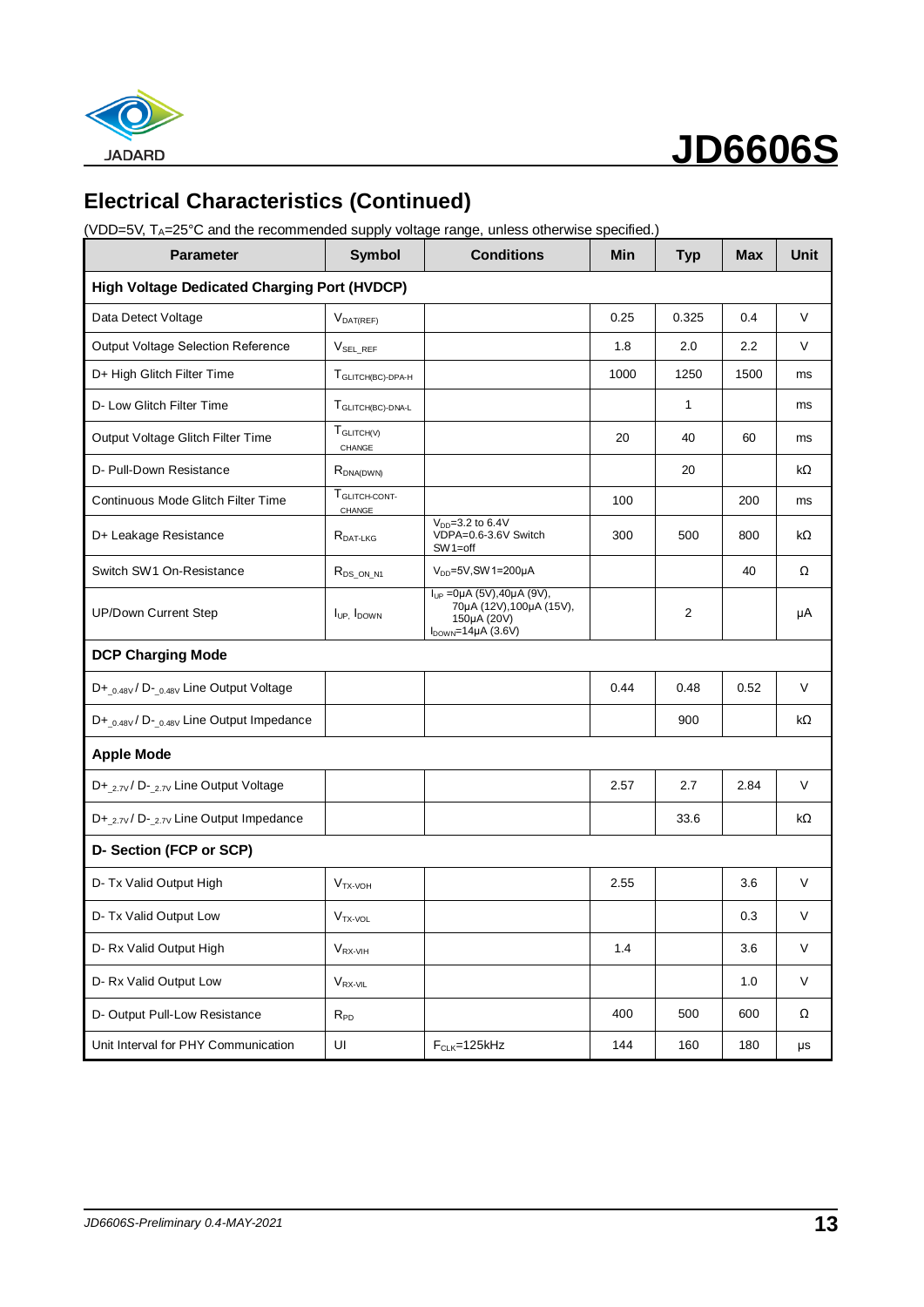

## **Electrical Characteristics (Continued)**

(VDD=5V, TA=25°C and the recommended supply voltage range, unless otherwise specified.)

| <b>Parameter</b>               | Symbol        | <b>Conditions</b>      |           | <b>Min</b> | <b>Typ</b>            | <b>Max</b> | Unit |
|--------------------------------|---------------|------------------------|-----------|------------|-----------------------|------------|------|
| <b>Regulator Section</b>       |               |                        |           |            |                       |            |      |
| Voltage Control Loop Reference | $V_{REF}$     |                        |           |            | 1.21                  |            | V    |
|                                |               |                        | In SCP    |            | 60                    |            |      |
| Current control Loop Reference | $VCS+$        | Rsense<br>$=10m\Omega$ | In QC     |            | 36                    |            | mV   |
|                                |               |                        | In USB-PD |            | 120%*I <sub>OUT</sub> |            |      |
| <b>OPTO Sinking Current</b>    | <b>I</b> OPTO |                        |           |            | 27                    | 80         | mA   |

Note 4: Guarantee by design.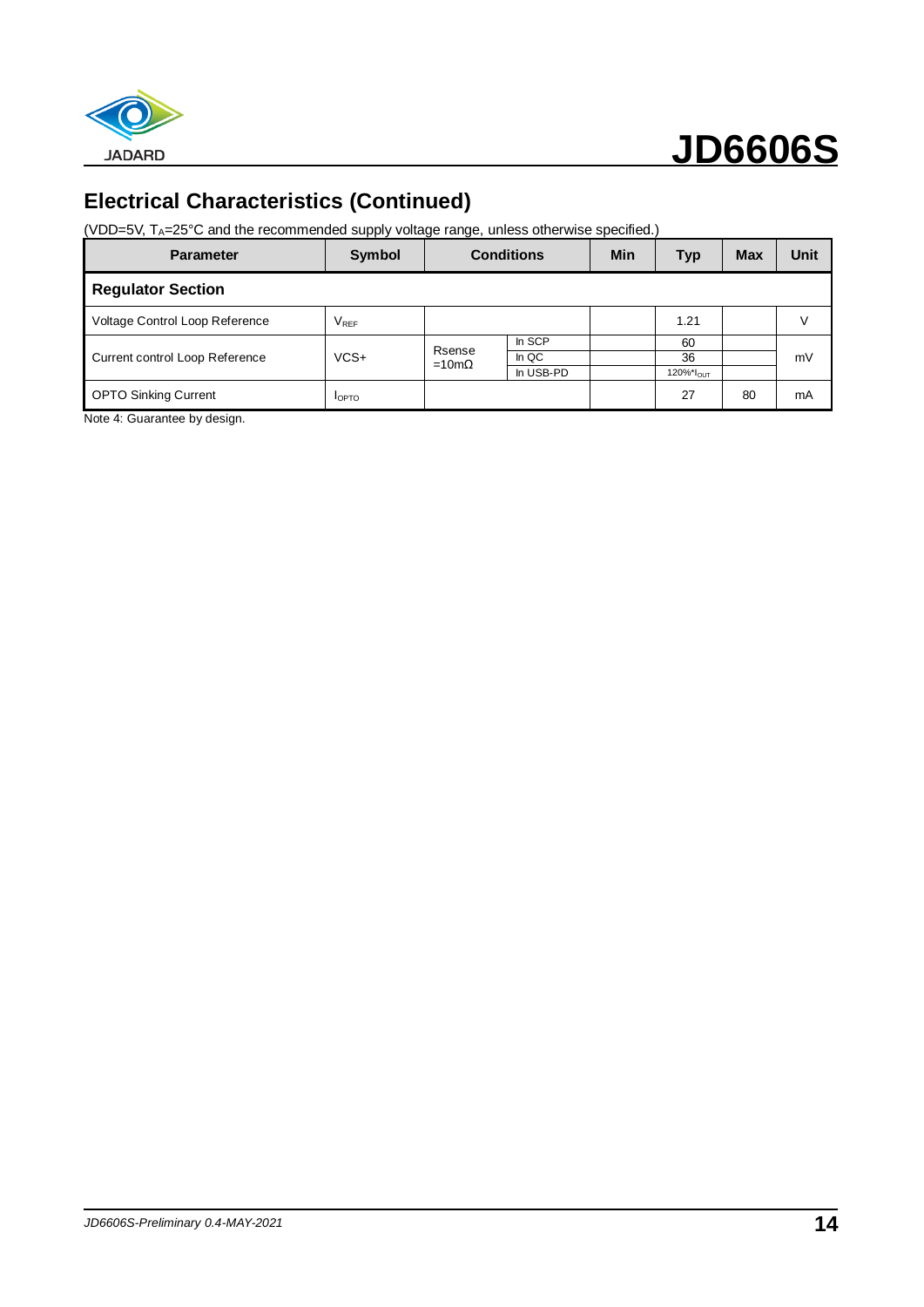



### **Application Information**

JD6606S is an integrated USB Power Delivery 3.0 and USB high voltage dedicated charging protocol (HVDCP) controller, which can be used for Qualcomm's QC 2.0 / 3.0 / 3 +, AFC, FCP and SCP, Apple and other protocol specifications. JD6606S supports a variety of fast charging protocols, which can fast charge most Portable devices. It can be applied to charging adapters, car chargers, power strips and other USB output power devices.

#### **USB Type-C / USB-PD Protocol**

JD6606S is used for the USB Type-C interface to support the role of Source. When the sink device is connected, JD6606S will provide 3A current capability on the CC pin. It supports USB-PD 3.0 and compatible with USB-PD 2.0 protocol. The output provides fixed voltage 5V/9V/12V/15V/20V, which can connect a external resistor to select the PDO voltage/current. (Pease refer to page 2 for select the RPDO and power configuration). It also supports Apple's 20W charging specification (9V/2.22A), which can fast charge to the Apple devices like iPhone and can also support Apple's wireless chargers for charging.

#### **QC 2.0/3.0/3+ Protocol**

JD6606S supports Qualcomm's QC 2.0/3.0/3+ charging protocol. The output voltage range is setting the class A or class B, please refer to the page 2 select the RPDO and power configuration. It supports output voltage range of QC 2.0 Class A (5V/9V/12V) and Class B (5V/9V/12V/20V), It also supports output voltage range of QC 3.0 Class A (3.6V to 12V, 200mV per step) and Class B (3.6V to 20V, 200mV per step). The step voltage of QC3+ is 20mV.

#### **AFC/FCP/SCP Protocol**

The JD6606S supports AFC protocol, the output voltage range is 5V/9V, and it supports FCP protocol, the output voltage range is 5V/9V/12V, it also supports SCP protocol, the charge capability is 4.5V/5A.

#### **CC/CV Control**

JD6606S supports constant current (CC)/constant voltage (CV) regulation. The constant voltage (CV) regulation is implemented by detecting the output voltage on the FBO pin via the resistor divider and constant voltage regulation control with compared internal reference voltage of the CV operational amplifier. The constant current (CC) regulation is implemented by detecting the output current via the resistor RSENSE and constant current regulation control with compared internal reference voltage of the CC operational amplifier. If the output current is lower than the CC threshold and the output voltage will be adjusted to the default voltage. When the output current above the CC threshold, the output voltage will drop and the output current will be limited to the maximum current.

#### **VBUS/VBUSC Function**

The VBUS and VBUSC are monitoring the voltage and discharge the output for the implementation of a compliant USB Type-C application.

#### **Gate Driver**

JD6606S provides a gate driver for controlling external N-MOSFET. The gate driver not only can control N-MOSFET smooth turn on to avoid VBUSC drops in the capacitive load condition but also provide quickly turn-off in any fault condition.

#### **Multi-Port Control**

JD6606S can realize the application of multiple USB-C ports share one power source. Connect the MPC pin of the chip to the bus, and connect a resistance of 100KΩ to the GND on the bus. Each chip transmits information through the bus, and then distributes the fixed rated power.



Figure 7. Multi-Port Control (MPC) Application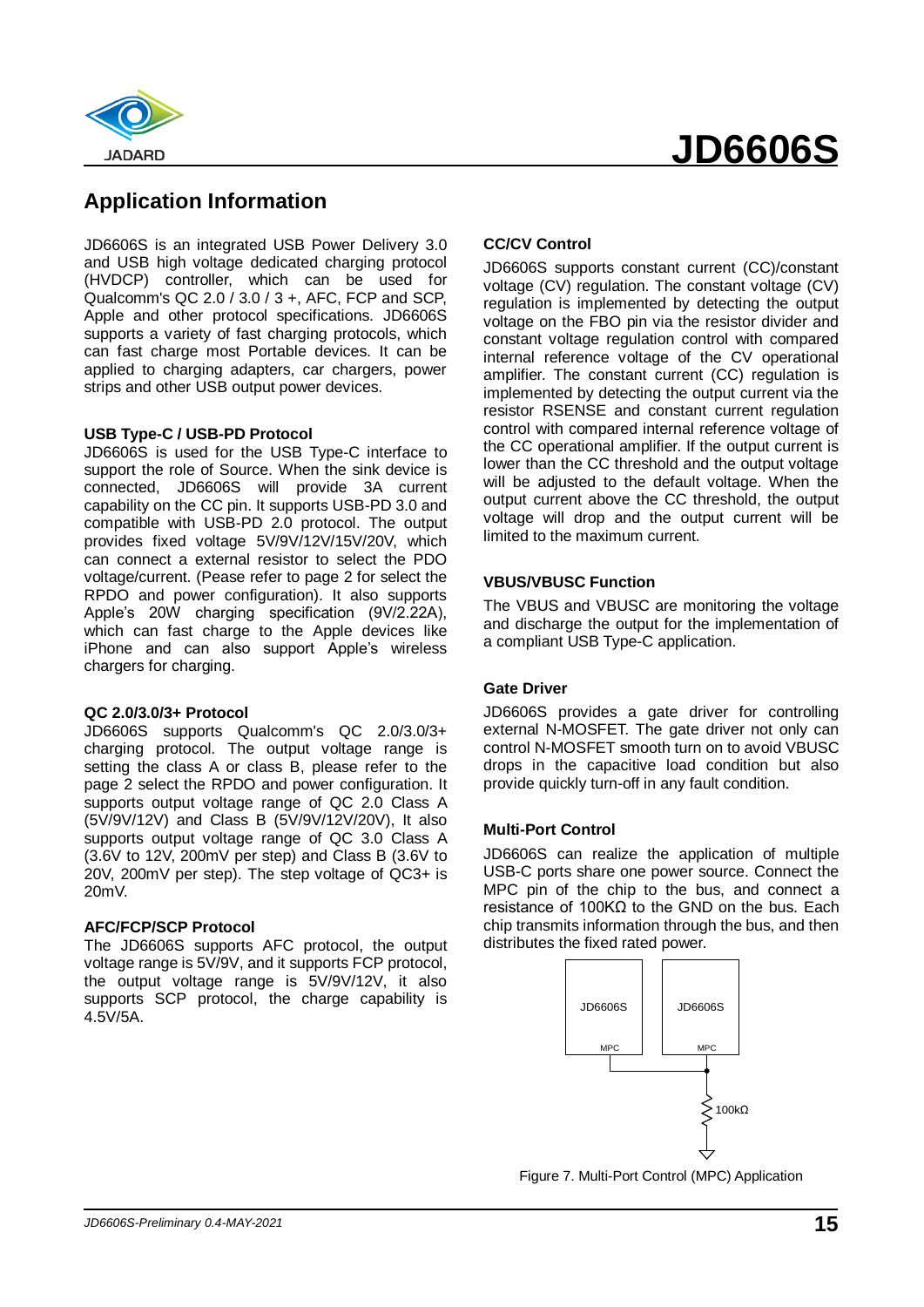

## **Application Information (Continued)**

#### **Shunt Regulator**

The VDD of JD6606S is supplied by the wide output voltage through the external resistor R6. The internal Zener-Diode is utilized to clamp the VDD at 6.4V. The recommended value of R6 and C3 are 1.2kΩ and 470nF, respectively.

#### **VBUS Over-Voltage Protection**

JD6606S supports over-voltage protection of VBUS pin. When VBUS voltage is larger than the OVP threshold (24V typ.), GATE pin goes to low level to turn off blocking N-MOSFET. When the fault is removed, the GATE driver recovers to normal operation.

#### **Configuration Channel Protection**

JD6606S supports over-voltage protection of CC1/CC2 pin. When CC1/CC2 pin is touched by the external power in abnormal situation, the CC1/CC2 pin of both sink device and source device may be damaged. In order to protect the CC1/CC2 pin of the devices from damage in abnormal situation, the JD6606S will return the output voltage to default output voltage 5V.

#### **Data Line Protection**

JD6606S supports overvoltage protection of D+/D− pin. When D+/D− pin is touched by the output voltage in abnormal situation, the D+/D− pin of both sink device and source device may be damaged. In order to protect the D+/D− pin of the devices from damage in abnormal situation, the JD6606S will return the output voltage to default output voltage 5V when the voltage of D+/D− pin is touched larger than 7.5V. If operating in HVDCP mode, the over voltage protection of D+/D- pin is 4V.

#### **PCB Layout Recommendation**

The device's performance and stability are dramatically affected by PCB layout. It is recommended to follow general guidelines shown as below:

- 1. Place feedback resistors close to the FB pin.
- 2. The current sense traces should be connected to the current sense resistor's pads in Kelvin sense way as below, and routed in parallel (differential routing), and the filter for current sense should be placed near the IC.

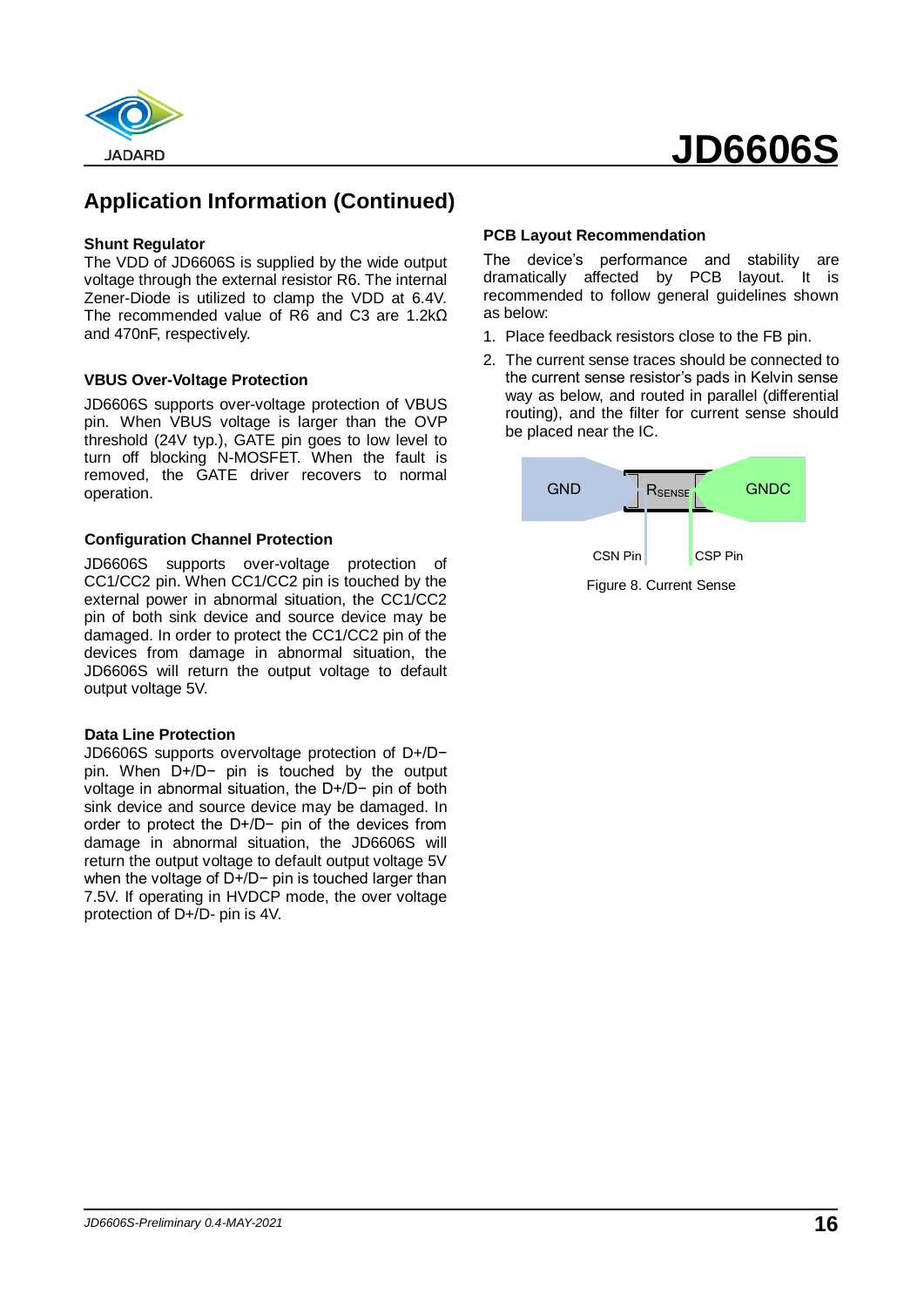



## **Outline Information**





| <b>SYMBOLS</b> | <b>DIMENSION IN MILLIMETER</b> |            |  |  |  |
|----------------|--------------------------------|------------|--|--|--|
| <b>UNIT</b>    | <b>MIN</b>                     | <b>MAX</b> |  |  |  |
| A              | 4.50                           | 4.70       |  |  |  |
| A1             | 0.29                           | 0.39       |  |  |  |
| в              | 2.50                           | 2.70       |  |  |  |
| B1             | 3.85                           | 4.15       |  |  |  |
| C              | 0.85                           | 1.05       |  |  |  |
| C <sub>1</sub> | 0.00                           | 0.15       |  |  |  |
| C <sub>2</sub> | 0.15                           | 0.18       |  |  |  |
| е              | 0.53(BSC)                      |            |  |  |  |
| b              | 0.16                           | 0.26       |  |  |  |
|                | 0.40                           | 0.60       |  |  |  |

Note 5: Body dimensions do not include mold flash or protrusion. Mold flash and protrusion shall not exceed 0.3mm.

### **Carrier Dimensions**





| Tape Size | <b>Pocket Pitch</b> |      | Reel Size (A) | <b>Reel Width</b><br><b>Empty CavityLength</b> |          | <b>Units per Reel</b> |
|-----------|---------------------|------|---------------|------------------------------------------------|----------|-----------------------|
| $(W1)$ mm | (P)mm               | (in) | (mm)          | (W2)mm                                         | (mm)     |                       |
| 12        |                     | 15   | 380           | 12.5                                           | 300~1000 | 6000                  |